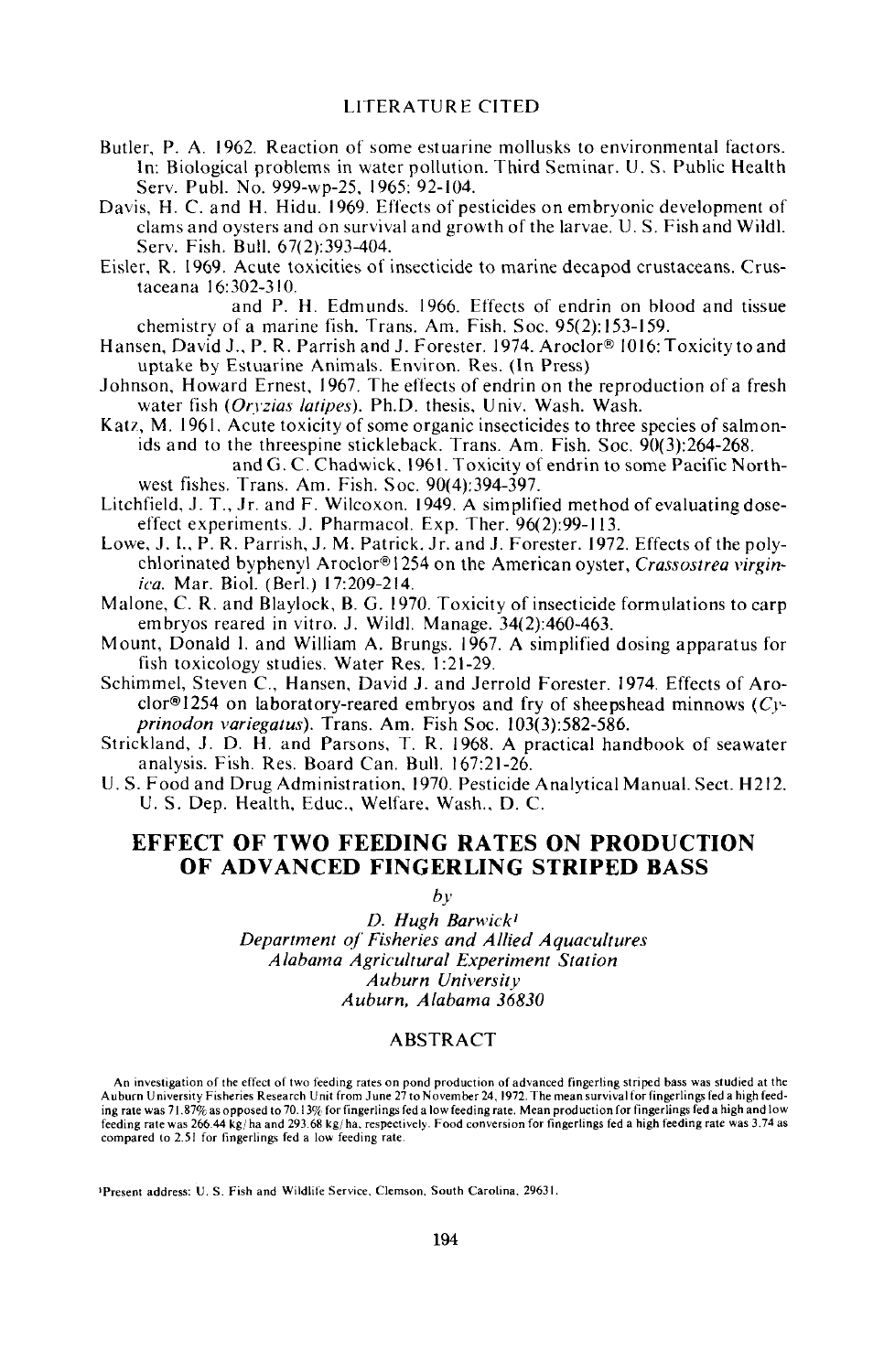#### INTRODUCTION

Striped bass, *Marone saxatilis* (Walbaum), stocking programs using 125 to 200 mm fingerlings are thought to afford higher survival and therefore prove more successful than programs using  $30$  to  $80$  mm fingerlings. For most state agencies this type of stocking program is impractical because of the high cost involved in producing substantial numbers of advanced fingerlings.

Results from advanced fingerling production have varied greatly among researchers. Survival percentages and S-values (kg feed fed/total kg fish produced by natural plus added feed) ranged from 29.75% to 57.30% and 1.49 to 28.29, respectively (Regan, Wellborn and Bowker, 1968; Annual Report, 1969; Ray and Wirtanen, 1970; Wirtanen and Ray, 1971; and Reeves, 1972).

The objective of this research was to determine the effect of a high and a low feeding rate on survival and production of advanced fingerling striped bass. Emphasis was placed on increasing survival and lowering S-values.

# MATERIALS AND METHODS

Research was conducted in six 0.04-ha earthen ponds located at the Fisheries Research Unit of the Auburn University Agricultural Experiment Station. The ponds were filled with creek water just prior to stocking.

Small fingerling striped bass (26 to 89 mm in total length) were obtained from rearing ponds at the Fisheries Research Unit. These fingerlings were originally obtained as fry from the Wildlife Resources Department Hatchery located near Moncks Corner, South Carolina. Production ponds were stocked June 27 to July 7, 1972 with approximately 17,290 fish/ ha.

Each pond was equipped with one Neilson automatic fish feeder. The feeders were set to feed at three-hour intervals from 0600 to 1800 hours (5 feedings/ day). The feeders were used July 7 to August 16, 1972. From August 17 until November 1,1972 the fish were fed twice daily by hand at sunrise and sunset. Purina Trout Chow No.4 and Purina Trout Chow Large Fingerling were fed in all ponds.

Two feeding rates, a high and a low, were tested in this experiment. The high rate consisted of feeding at 10% body weight per day from July 7 to July 31, 1972; 7% body weight per day from August I to August 31, 1972; 6% body weight per day from September I to September 30,1972; and 5% body weight per day from October I to October 31, 1972. The low rate consisted of feeding at  $10\%$  body weight per day from July 7 toJuly 31,1972; 4% body weight perdayfromAugust I to August 31,1972; 3% body weight per day from September I to September 30, 1972; and 2% body weight per day from October 1 to October 31, 1972.

Low surface water temperature in November affected the feeding response of the fish. The best response to feeding was obtained when the surface water temperature was above 10 C. Therefore, from November I until the ponds were drained the sole criterion for determining the feeding rate was the ability of the fish to utilize the food.

Each feeding rate was applied to three ponds chosen at random. The amount offeed fed was based on feeding rate and weight of fish in each pond. Each month during the experiment 20 fish were chosen at random from one seine haul, anesthetized with quinaldine, weighed and returned to the pond. This sample weight was expanded to give an estimate of the total weight of fish in each pond.

Special emphasis was placed on keeping the fingerlings healthy and in so doing all fingerlings were given feed treated with Terramycin at 3 g active ingredients per 45.5 kg of fish per day for 10 days of each month. Monthly sampling for weight determinations followed the Terramycin feeding periods.

Control of filamentous algae was attempted by several methods. Triple superphosphate fertilizer was applied at 19.1 kg/ ha as deemed necessary to maintain a surface water visibility of 30 to 37 cm. Ponds were also treated with Diquat as recommended by Lasrence (1968). Floating mats of algae were periodically seined from the ponds using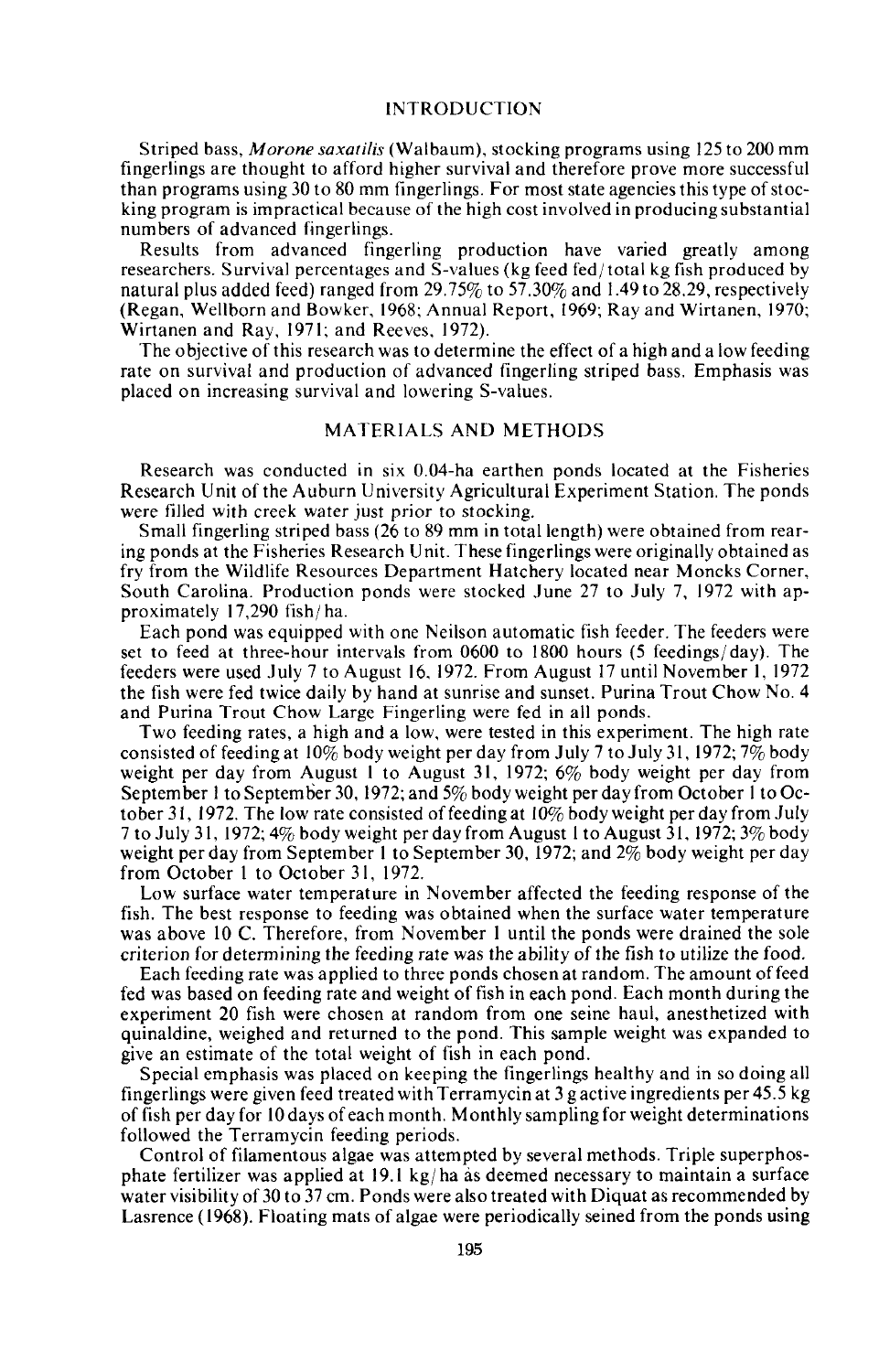a minnow seine. Finally, Chinese grass carp, *Ctenopharyngodon idellus* Valenciennes, were stocked in each pond September 1, 1972 at 99 fish/ha.

Daily maximum surface water temperature was recorded in late afternoon with the use of an Airguide maximum-minimum thermometer. Surface dissolved oxygen concentrations were measured with a YSI oxygen meter (Model 51 ) as often as deemed necessary.

All ponds were drained November 22 to November 24, 1972. After draining, the fish were anesthetized, weighed (g) and measured (total length in mm).

# RESULTS AND DISCUSSION

Survival of fish in five of six ponds was high; averaging 71.00%. Mean survival for high and low feeding rates was 71.87% and 70.13%, respectively (Table 1).

| Feeding<br>Rate | No. Fingerlings<br>Stocked | No. Fingerlings<br>Recovered | %<br>Survival | Mean<br>Survival | Days in<br>Experiment |
|-----------------|----------------------------|------------------------------|---------------|------------------|-----------------------|
| High            | 695                        | 432                          | 62.16         |                  | 139                   |
| High            | 700                        | 557                          | 79.57         |                  | 139                   |
| High            | 720                        | 532                          | 73.89         |                  | 139                   |
|                 |                            |                              |               | 71.87            |                       |
| Low             | 702                        | 529                          | 75.36         |                  | 139                   |
| Low             | 695                        | 451                          | 64.89         |                  | 141                   |
|                 |                            |                              |               | 70.13            |                       |

Table I. Survival from five 0.04-ha striped bass production ponds.

In prior research at the Auburn University Fisheries Research Unit, epizootics of *Chondrococcus columnaris* have significantly lowered survival of striped bass. The epizootics were generally correlated with monthly seine sampling ofthe fish for weight determinations.

During this experiment there was not an identified epizootic of C. *columnaris* and this was thought to have contributed to the high survival. *Trichodina* sp. was the only parasite identified as causing mortality. Pond treatments of  $2 \text{ mg/l}$  potassium permanganate were effective in controlling the parasite. Observed mortality due to *Trichodina* was estimated to be less than 2%.

The major factor affecting survival in the experiment was dissolved oxygen. Low dissolved oxygen concentrations(below 3mg/I) were recorded for two ponds. The first critical oxygen concentration was the indirect result of a Diquat treatment and resulted in a partial fish kill in one pond. A total fish kill was experienced in another pond and was due to a phytoplankton die-off. After experiencing a partial and complete kill, pond fertilization was discontinued and dissolved oxygen readings were taken in late afternoon. When oxygen concentrations were dropping to critical levels  $(6 \text{ mg}/1)$  an Air-o-Iator (Model No. AF-II) was placed in the pond and operated until the following morning. The Air-o-Iator sprays water with force against the surface of the water and was effective for maintaining dissolved oxygen concentrations above  $8 \text{ mg/l}$ . Phytoplankton die-offs in August and September were the major cause of low oxygen concentrations.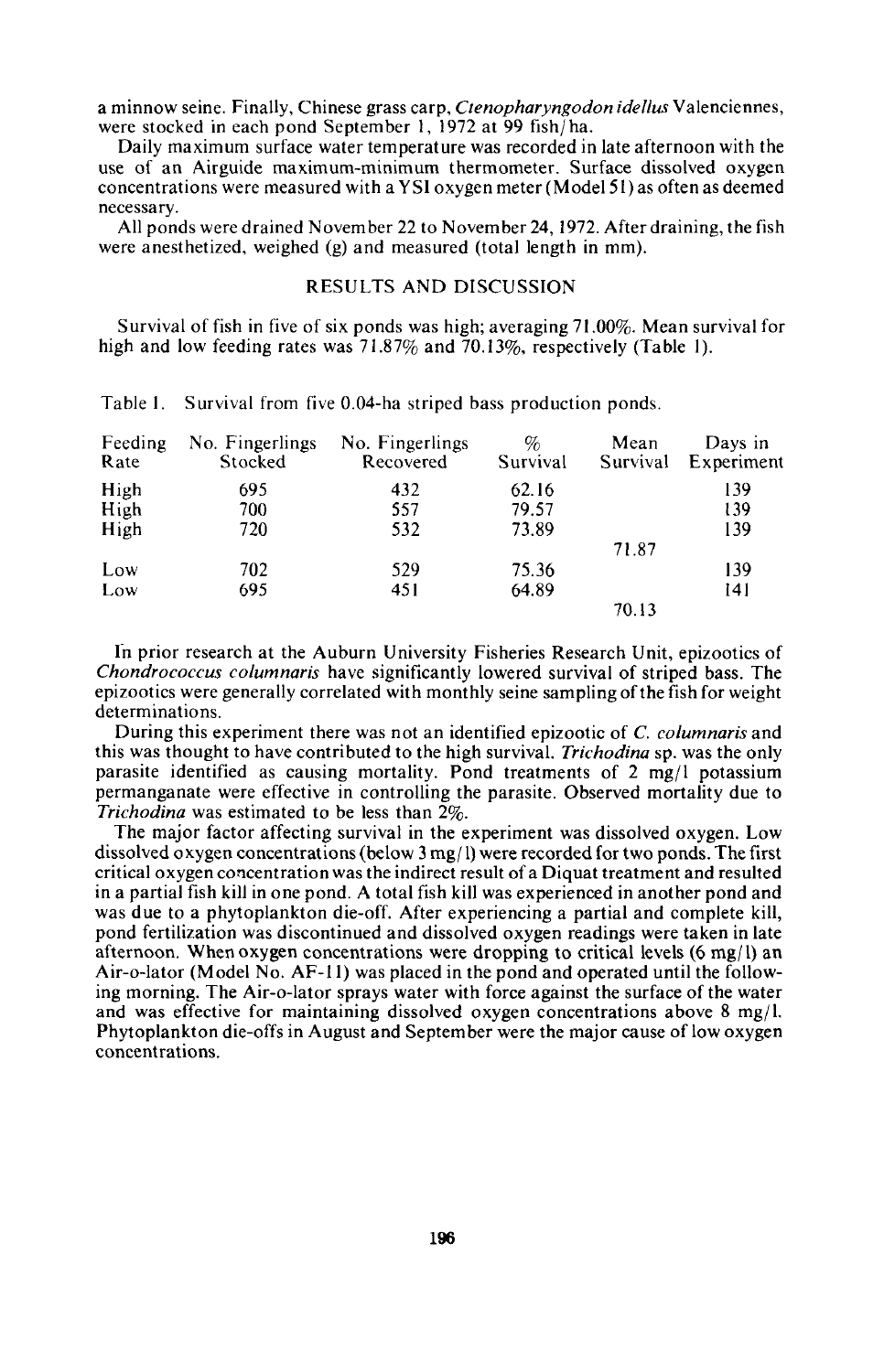| Range in<br>Total<br>Total<br>ength (mm <sub>)</sub><br>91-224<br>71-205<br>72-210<br>86-210<br>Mean S<br>Conversion       |     | 3.74   |  | 2.51   |
|----------------------------------------------------------------------------------------------------------------------------|-----|--------|--|--------|
| S<br>Conversion<br>4.47<br>3.59<br>3.67<br>2.67<br>2.35                                                                    |     |        |  |        |
| $\begin{array}{cc}\n \text{ced Fei} \\  (\text{kg}) \\  (1, 7) \\  40.73 \\  9.93\n\end{array}$<br>40.73<br>49.30<br>30.85 |     |        |  |        |
| Average<br>W.t. (g)<br>24.59<br>27.52<br>28.97<br>28.97                                                                    |     |        |  |        |
| $\begin{array}{c} \text{Mean Production} \\ \text{(kg/ha)} \end{array}$                                                    |     | 266.44 |  | 293.68 |
| Recovery<br>Wt. (kg)<br>10.62<br>14.64<br>13.20<br>13.07                                                                   |     |        |  |        |
| stocking<br>Wt. (kg)<br>1.50<br>1.60<br>0.87<br>1.62                                                                       |     |        |  |        |
| ੰeeding<br>2 de High<br>High My X<br>Low Low                                                                               |     |        |  |        |
|                                                                                                                            | 197 |        |  |        |

Table 2. Production of advanced striped bass fingerlings from five 0.04-ha ponds. Table2. Production of advanced striped bass fingerlings from five 0.04-ha ponds.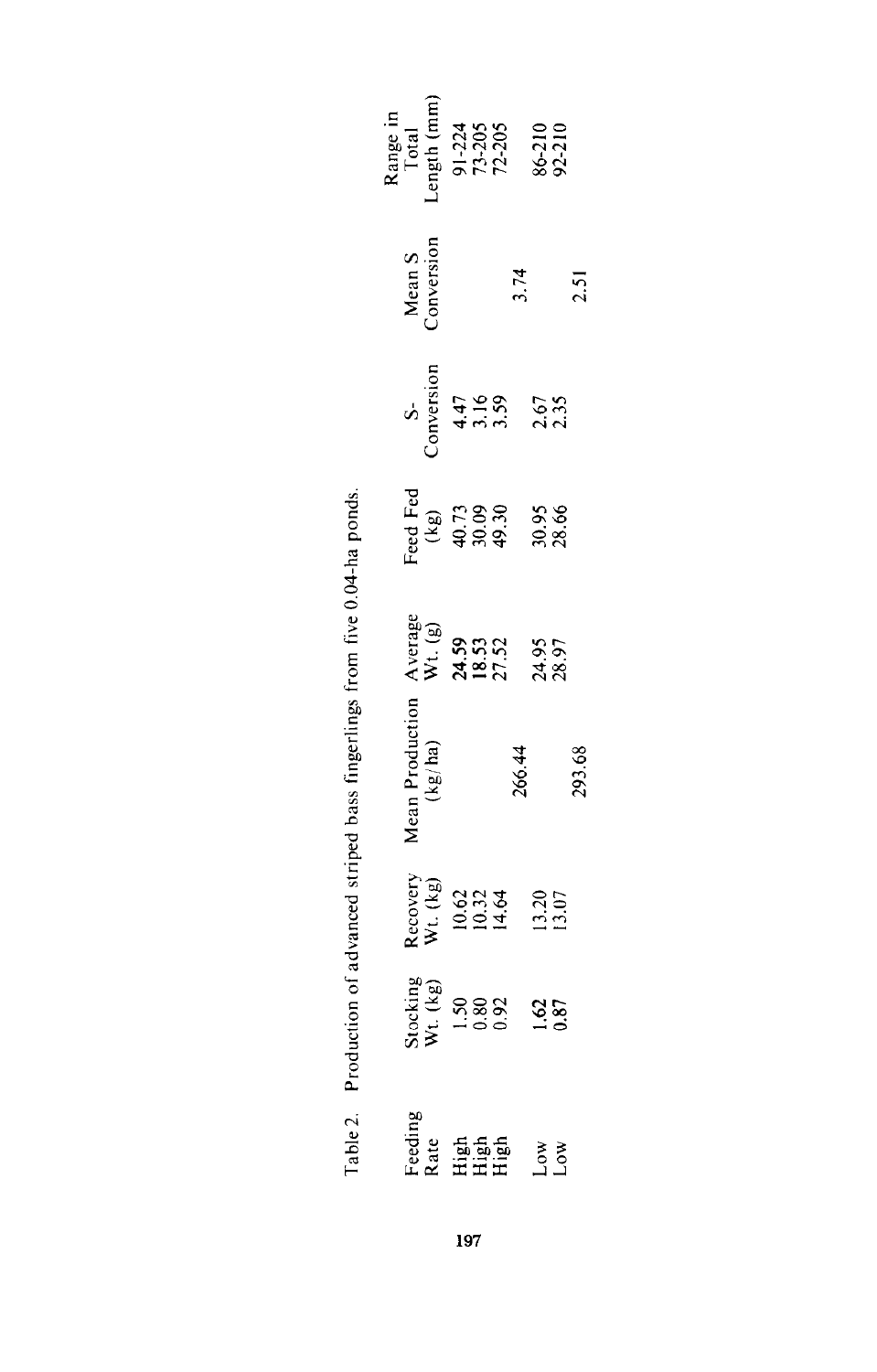The number of advanced fingerlings produced was low with only 44.82% of the produced fingerlings reaching the minimum desired total length of 125 mm. Mean production of advanced fingerlings for the high and low feeding rates was 266.44 kg/ha and 293.68 kg/ ha, respectively (Table 2).

The average weights of fish from five ponds ranged from 18.53 g to 28.97 g. Reeves (1972) reported average weights of Cooper River advanced fingerling striped bass ranged from 63.86 g to 80.18 g. Reeves used a 32,500 fish/ ha stocking rate as compared to 17,290 fish/ ha in this experiment. It was thought that the stocking rate used in this experiment was too low and allowed an abundance of natural food organisms to exist in the ponds for a longer period oftime. With a natural food supply upon which to feed, the fingerlings would require more time to make the transition to the artificial diet. A stocking rate of 25,000 fish/ ha would probably increase the average weight and length of the fingerlings as well as increase production.

Food conversions in this experiment were consistently lower than in previous research (Table 2). A mean S-value of 3.74 was obtained for the high feeding rate as compared to 2.51 for the low feeding rate. The high feeding rate resulted in more food than the fish would utilize and portion of the feed was wasted.

Differences in survival and production between high and low feeding rates were nonsignificant. Therefore, it was thought that the low feeding rate used in conjunction with the recommended stocking rate of 25,000 fish/ ha would economically produce substantial numbers of advanced fingerlings.

The most troublesome forms of algae during the experiment were *Hydrodictyon* sp., *Spirogyra* sp., and *Chara* sp. Fertilization was not effective in control of algae and Diquat was only temporarily effective. Seining was as effective as any ofthe methods used to control the floating mats of filamentous algae. Grass carp were effective in controlling *Chara.*

The automatic feeders were a problem during the experiment. When floating mats of algae were present the feed was caught and not available to the fish. The feeders, as stated earlier, were set to feed from 0600 to 1800 hours. It was soon apparent that the fingerlings fed best at sunrise and sunset. Therefore, a large portion ofthe feed fed during the day was wasted. Hand feeding daily at sunrise and sunset eliminated these problems.

Monthly sampling data collected from 20 fish resulted in a fair estimate of weight. A better estimate would have been made had additional seine hauls been taken and more fish weighed, but it was thought best in this experiment not to stress the fish with additional sampling.

Surface water temperature at draining was 6 C. The fish were transported and held in 1% sodium chloride solution with mortality at 0.88%.

#### LITERATURE CITED

- Annual Report. Auburn University, Alabama Agricultural Experiment Station. Dept. of Fisheries and Allied Aquacultures, 1969.
- Lawrence, J. M. 1968. Aquatic weed control in fish ponds. World symp. on warmwater pond fish culture, (1966). FAD Fish Report 5(44):VII/E-I:76-91.
- Ray, R. H. and L. J. Wirtanen. 1970. Striped bass, *Morone saxatilis* (Walbaum): 1969 Report on the development of essential requirements for production. U.S. D.I., Div. of Fish Hatcheries, Atlanta, Ga. 46 pp.
- Reeves, W. C. 1972. The effects of increased water hardness, source of fry, and age at stocking on the survival of striped bass, *Morone saxatilis* (Walbaum), fry and effects of two feeding regimes and source of fingerlings on survival and production of advanced fingerling striped bass in ponds. M.S. Thesis, Auburn University. 58 pp.

NOTE: This research was supported in part by the National Marine Fisheries Service under the Anadromous Fish Act, P.L. 89-304, and in part by Auburn University and is part of a Master's Thesis submitted by the author to Auburn University, Auburn, **Alabama.**